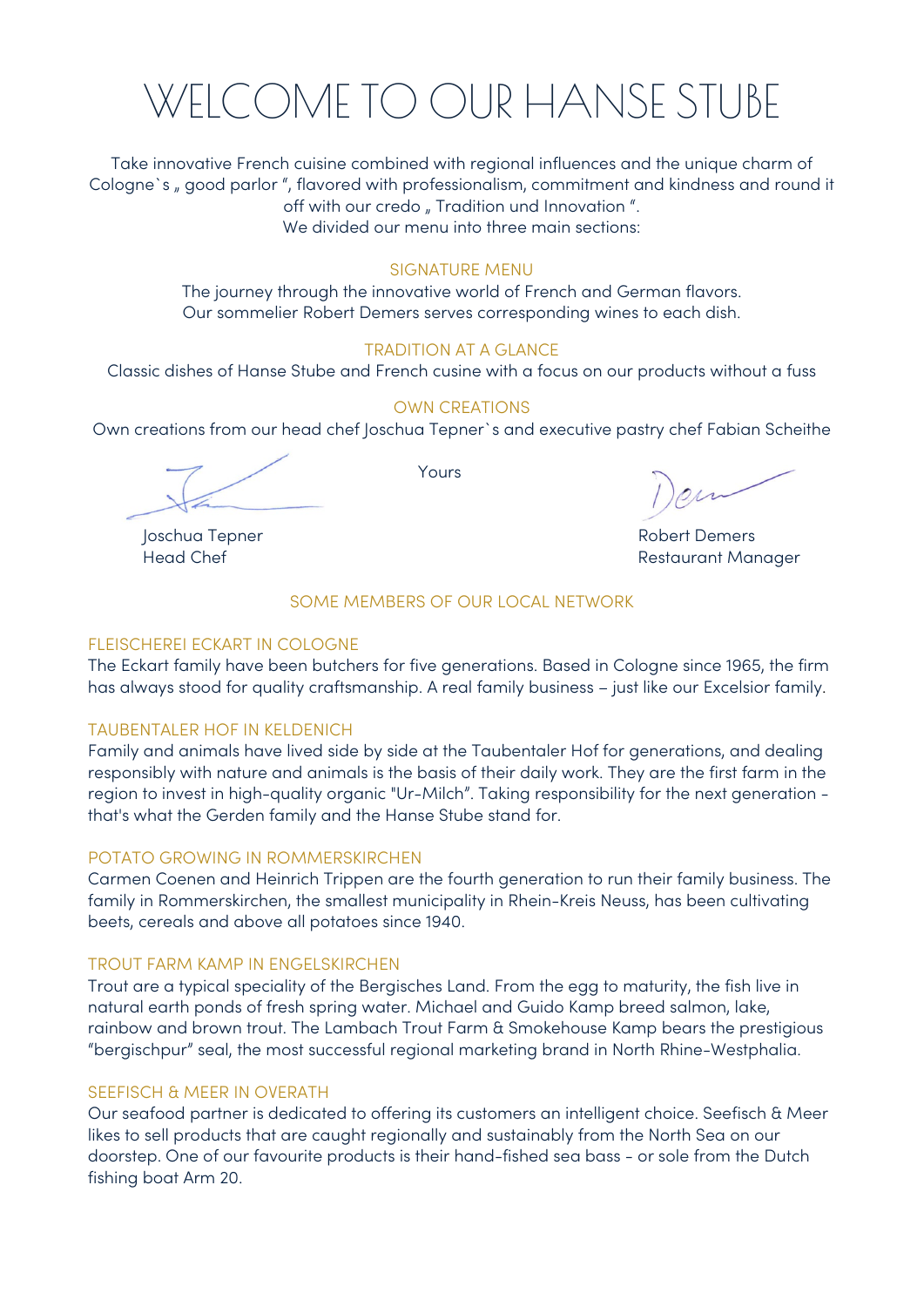

#### A CULINARY EXPERIENCE WITH INTENSE FLAVORS FROM THE KITCHEN OF HEAD CHEF JOSCHUA TEPNER

LOCAL SALMON TROUT "DRY AGE

Taubentalerhof yogurt, land cucumber and Bornheimer apple Leininger, Franken Silvaner Unikat

\* \* \*

#### ESSENCE OF THE FRENCH FREE-RANGE QUAIL

Confit breast, pickled chicory and currant Domino do Bibei, Ribeira Sacra Lapola

\* \* \*

#### PIKE DUMPLING 2.0

Beurre Blanc, Prunier caviar, young peas Les Héritiers du Comte Lafon, Burgundy Saint-Véran

\* \* \*

#### ROASTED BACK OF MAY BUCK LO

wild berry jus, may turnips, stone mushroom and potato cakes Earl Emmanuel Darnaud, Rhône Crozes-Hermitage, Les Trois Chênes

\* \* \*

#### BRAISED RHUBARB

Raspberry, cream cheese and caramelized puff pastry

#### La Maison Bouvet Ladubay, Loire

Crémant de Loire Excellence Demi-Sec

#### And/Or

#### CHEESE VARIATION

From "Maître Affineur" Volker Waltmann Quinta Do Noval, Douro **Colheita** 

5 COURSE-MENU € 112 Including corresponding wines € 75 6 COURSE-MENU € 122 Including corresponding wines € 87

> All prices in Euro and incl. VAT V – Vegetarian ; VG – Vegan ; GF – Glutenfree ; LF – Lactosefree ; LO - Local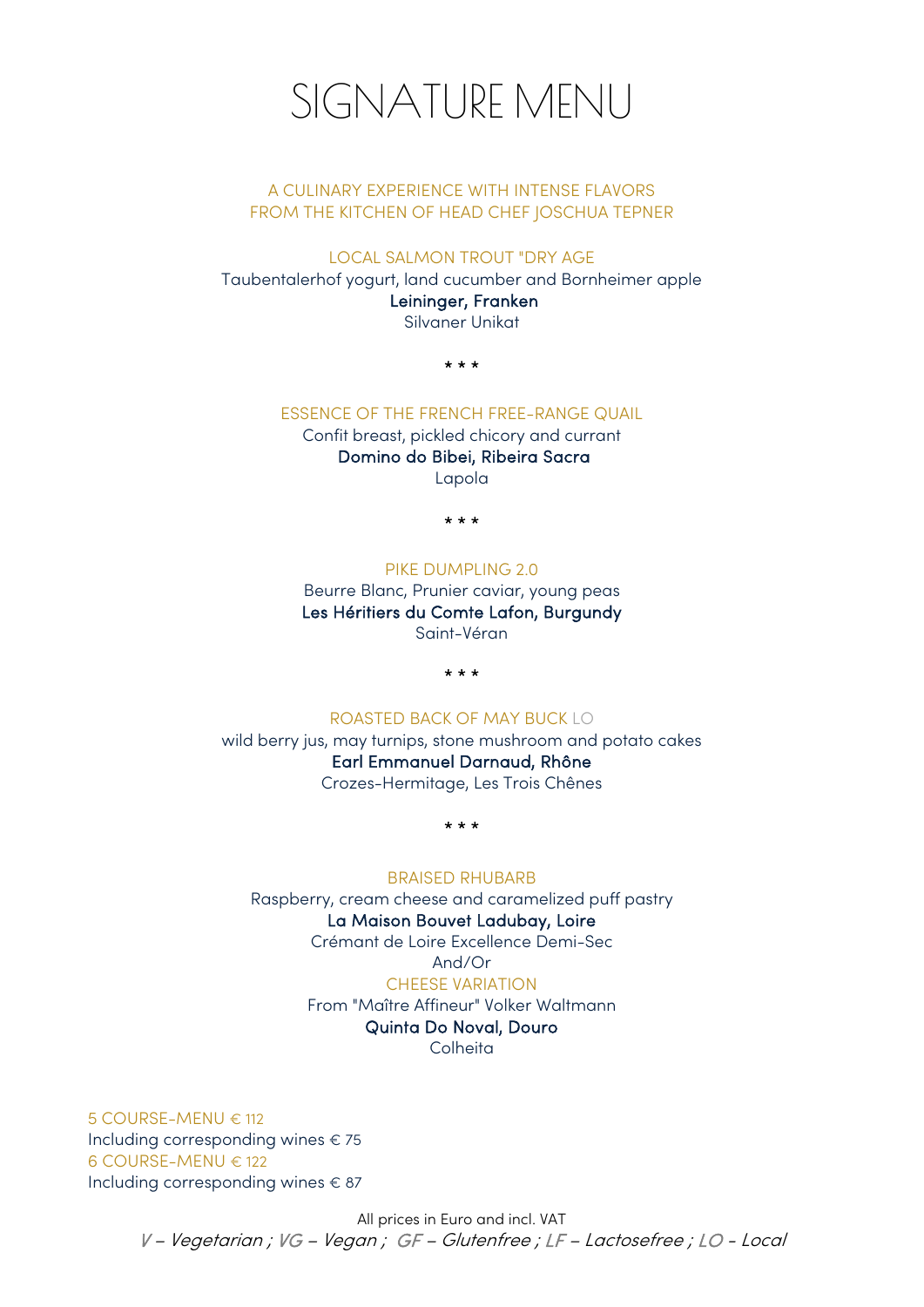### HANSE STUBE À LA CARTE ENJOY THE CLASSIC DISHES OF THE "GOOD PARLOR" OF COLOGNE

### $\epsilon$ TRADITION AT A GLANCE

| Half dozen Fine de Claire oysters<br>Shallot vinaigrette, Chester bread and lemon                                                                                                                            | EUR<br>34       |
|--------------------------------------------------------------------------------------------------------------------------------------------------------------------------------------------------------------|-----------------|
| Crustacean cocktail LF<br>Cocktail sauce, horseradish, lettuce and mango                                                                                                                                     | 34              |
| <b>Prunier St. James Caviar</b><br>Toast, shallot, egg yolk, egg white and Crème fraiche                                                                                                                     |                 |
| Optional<br>15g<br>30 <sub>q</sub>                                                                                                                                                                           | 69<br>129       |
| Whole sole for two<br>Sauce Colbert, Baby spinach and sauteed potatoes                                                                                                                                       | 16<br>per 100 g |
| Crème Brûlée<br>Seasonal fruits and ice cream                                                                                                                                                                |                 |
| A real paradise of crafted cheese<br>from local "Maître Affineur" Volker Waltmann from Erlangen<br>Small selection with the choice of 3 cheeses<br>Large selection with the choice of 6 cheeses<br>per piece | 13<br>23<br>5   |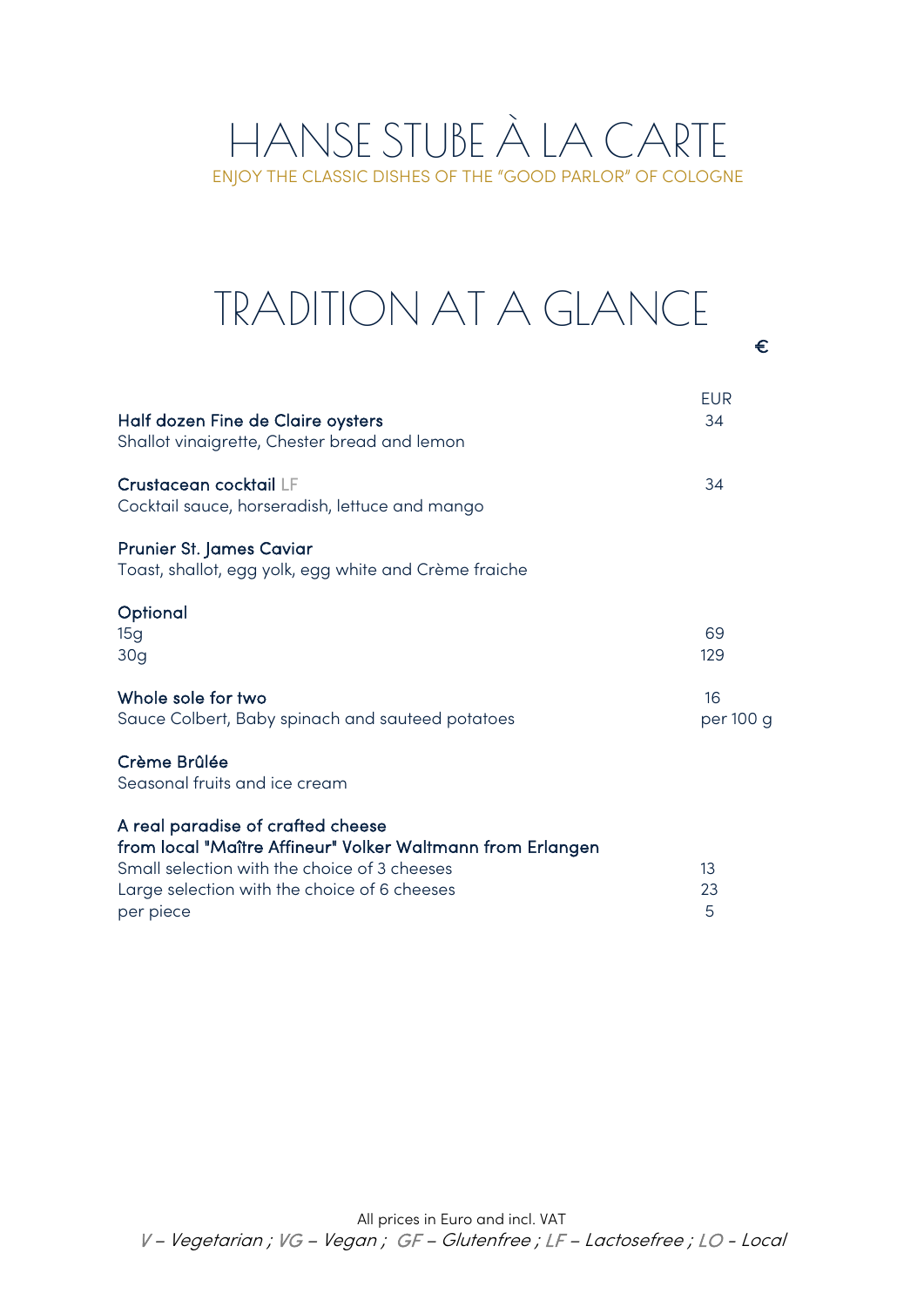### STARTERS

| Green Asparagus V<br>Brown butter, Miso, Yuzu, cured egg yolk from Taubentaler Hof       | <b>EUR</b><br>29 |
|------------------------------------------------------------------------------------------|------------------|
| optional<br>Green asparagus VG<br>Herb emulsion Miso, Yuzu                               | 26               |
| Local salmon trout "Dry Age<br>Taubentalerhof yogurt, land cucumber and Bornheimer apple | 32               |
| <b>Tatar of veal</b><br>Smoked Apple, shaved Belper Knolle and French endive             | 34               |

SOUPS

|                                             | FUR. |
|---------------------------------------------|------|
| Cream soup of young wild garlic GF          | 19   |
| Fried scallop, marinated tomato and burrata |      |
| optional                                    |      |
| Without fried scallop V                     | 16   |
| Essence of the French free-range quail      | 19   |
| Confit breast, pickled chicory and currant  |      |

## INTERMEDIATE COURSES

| Risotto of white and green Asparagus V<br>Sauce Hollandaise, poached egg from Taubentaler Hof<br>and Pumpernickel bread | FUR<br>32 |
|-------------------------------------------------------------------------------------------------------------------------|-----------|
| Pike dumpling 2.0                                                                                                       | 32        |

Beurre Blanc, Prunier caviar, young peas

All prices in Euro and incl. VAT V – Vegetarian ; VG – Vegan ; GF – Glutenfree ; LF – Lactosefree ; LO - Local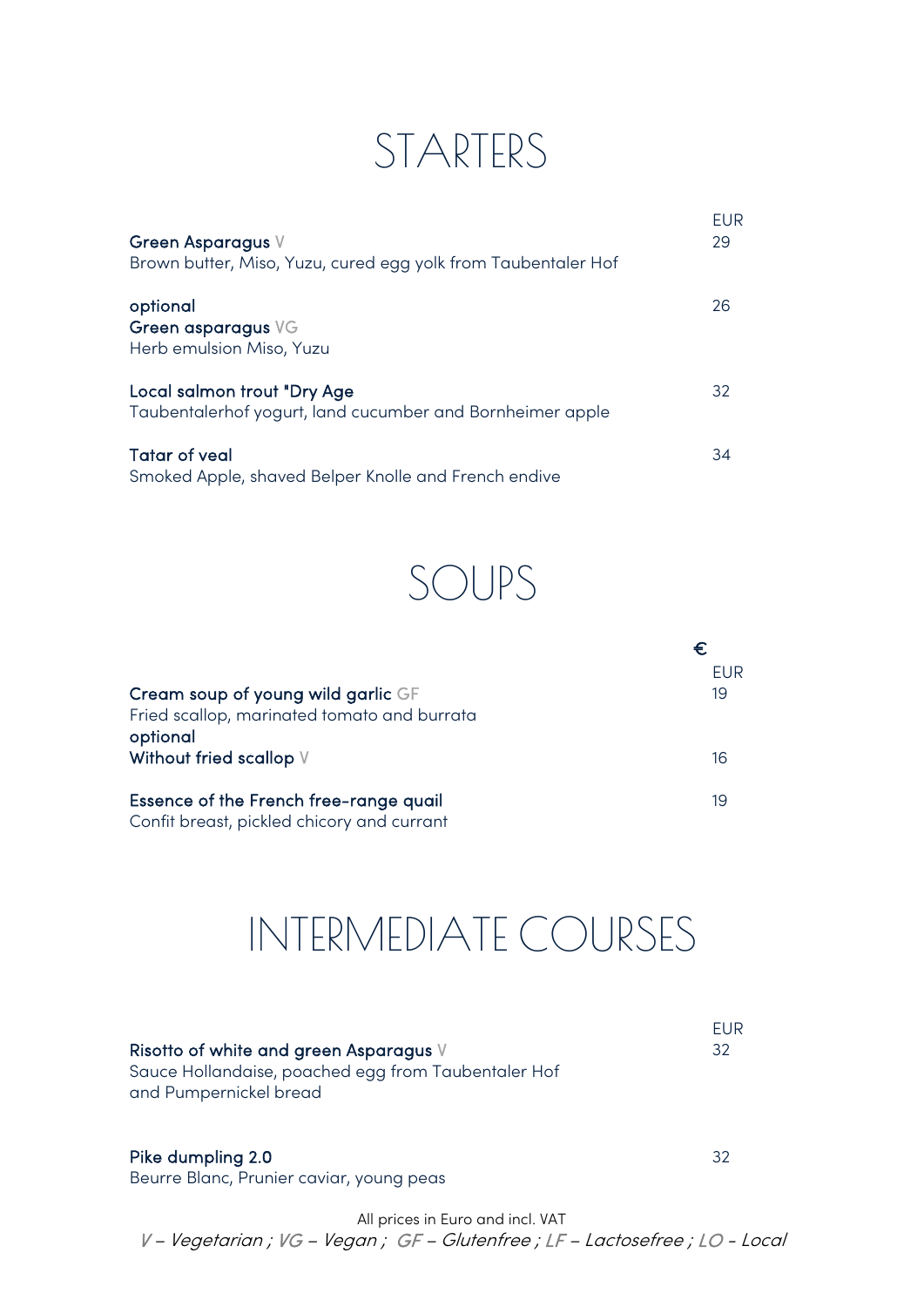# MAIN COURSES

|                                                                                                            | EUR |
|------------------------------------------------------------------------------------------------------------|-----|
| Home made chickpeas dumplings<br>optional with V                                                           |     |
| Creamy cottage cheese, Peas<br>And Pumpernickel Chip<br>Or optionally with VG                              | 32  |
| Peas and Pumpernickel Chip                                                                                 | 29  |
| Roasted back of May buck LO<br>wild berry jus, may turnips, stone mushroom<br>and potato cakes             | 48  |
| Seared turbot GF<br>mustard foam, roasted green and white asparagus,<br>violet potato and kapuziner flower | 49  |
| Sauteed filet of veal<br>Black morel jus sundry of carrot and sweetpotato                                  | 56  |

## FINEST DESSERT CREATIONS

FROM EXECUTIVE PASTRY CHEF FABIAN SCHEITHE <sup>~</sup>the final of every menu is a magical dessert and the icing on the cake of every cuisine is the pastry~

| Creme Brûlée<br>Seasonal fruits and ice cream                                 | FUR<br>18 |
|-------------------------------------------------------------------------------|-----------|
| <b>Braised Rhubarb</b><br>Raspberry, cream cheese and caramelized puff pastry | 19        |
| Mousse of Tonka Bean<br>Strawberry, mint and pistachio                        | 19        |

Das